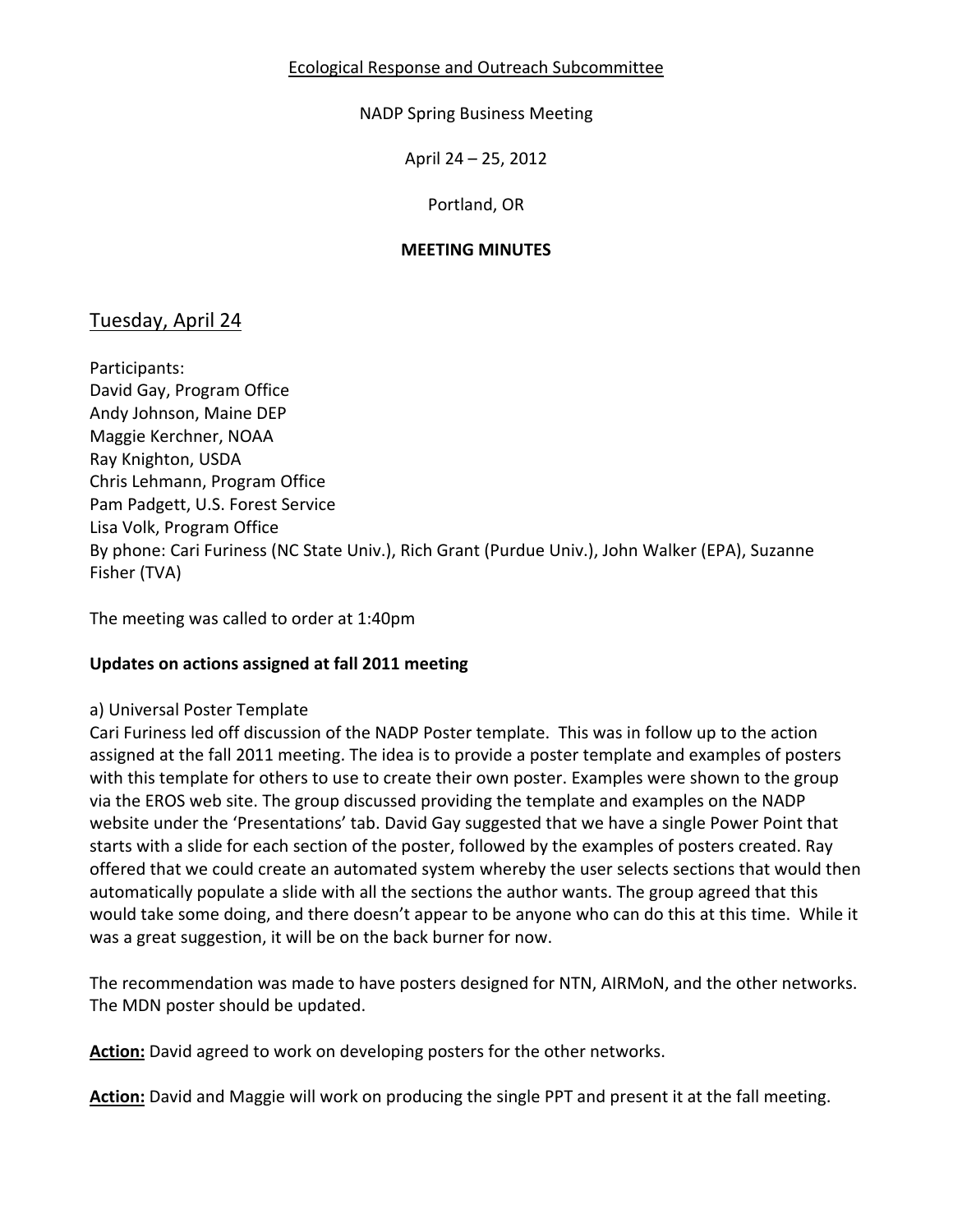# b) NADP outreach to agriculture

David explained that he wrote letters to several key regional agriculture representatives to inquire about providing an NADP presentation to them at their next meeting. He received only a few responses thanking him for his offer and letting him know that they would contact him if they are interested.

Ray Knighton suggested that there be a multi-state agricultural research committee established that would deal with atmospheric deposition. Ray offered that the establishment of the committee could be initiated by Rich Grant and others. Rich (on the phone) believes this is do-able and that ammonia (emissions and ambient concentrations) would be the best topic. Rich felt that agriculture scientists focused on water issues would not be interested. Rich would need to reach out to those involved in air quality research.

**Action:** Ray and Rich need to get together to discuss this idea further.

c) Results of search for NADP in pubs and conference proceedings

Chris Lehmann presented the results of research conducted by Susan Braxton, University of Illinois Librarian. Susan looked into developing an algorithm to easily count citations of NADP data products in the peer-reviewed literature. She grouped citations by type: article, review, conference paper, etc and looked at how the publication counts changed over the history of the program. What still needs to be assessed is how have publications counts and classification types changed with significant events.

Susan would like to further this work by finding a method to export the citations to a data management software program. RefWorks was identified as a potential option. She would like to mine the data to evaluate trends in publications over time to identify what impact NADP has had (journal impact factor), and she would like to identify a better means for NADP to get NADP data cited. The idea of using a doi was raised.

**Action:** Chris Lehmann will let Susan know that EROS appreciates her work and would LOVE for her to continue with her analysis.

## **New Business**

a) Planning for a "green" fall 2012 meeting and future meetings (Maggie Kerchner/Lisa Volk) Maggie Kerchner explained that the idea came from hearing about an AMS policy on Green Meetings. While NADP members and participants have a solid environmental mindset, it would be worth it for NADP as an organization to intentionally move to "green meetings" starting with the fall, 2012 meeting.

**Action:** Maggie and Lisa will work on a list of tips and suggestions for participants at the fall meeting that could be displayed at the registration table and be posted on the website. Lisa will also work with the conference facility to make recommendations and choices to reduce or minimize our environmental impacts.

b) Ray Knighton informed EROS that he heard a presentation about interns from the NSF-funded Integrative Graduate Education Research Traineeship (IGERT) program. Two of the six interns expressed interest in atmospheric nitrogen deposition and a third intern is interested in mercury. Ray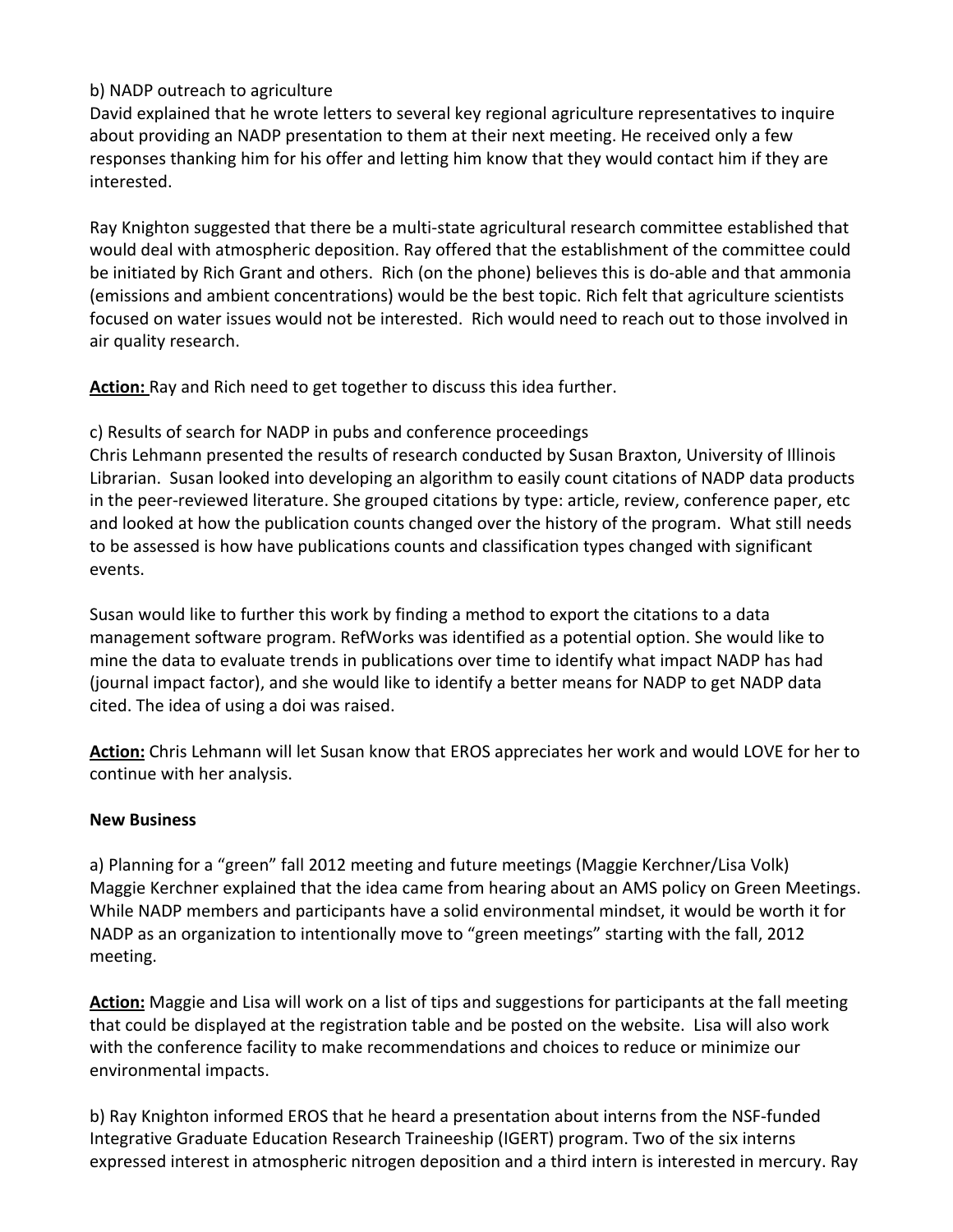believes it would be worthwhile for NADP to somehow facilitate this information via the NADP website and listservs. After much discussion about how this immediate opportunity could be handled and what future actions could be taken, the following was decided:

**Action:** In the short-term, David Gay will send an email message to the full NADP list informing them about the IGERT intern opportunity. David will also announce in that email message NADP's desire to provide a section on the website for facilitating these kinds of opportunities.

**Motion:** Pam Padgett made the motion to have the Program Office add a section for facilitating internships/fellowships/ and other scholarly activities under the 'Recent News' header on the NADP home page. The motion was seconded by Lisa Volk. All were in favor and the motion passed.

# Wednesday, April 25

Joint Meeting between EROS and DMAS.

Participants: David Gay, Program Office Maggie Kerchner, NOAA Ray Knighton, USDA Chris Lehmann, Program Office Pam Padgett, U.S. Forest Service Lisa Volk, Program Office Tom Bergerhouse, Program Office Kevin Mishoe, AMEC Bob Larson, Program Office Tracy Dombek, Program Office Tom Butler, Cornell University Kristi Morris, National Park Service Brian Kerschner, Program Office Greg Wetherbee, U.S. Geological Survey Chris Rogers, AMEC

By phone: Suzanne Fisher

The meeting was called to order at 8:10 am.

## **1) Animated Maps**

Bob Larson took the group through the new animated map display that is overlaid on to Google Earth. A few suggestions made were to provide an explanation as to what the icons are, provide units of measure where you have concentrations.

David suggested to include the closed sites on the map and id them differently. When you mouse over a site icon you see brief site information. You must click to open the full information for the site. While a mouse roll over to pop up all the information would be nice, it's way too much information to try to show at once.

A suggestion was made to define 'kmz' on the page so that people know what it is. Bob explained that it's a format that opens to Google Earth. Bob explained that there are still some changes he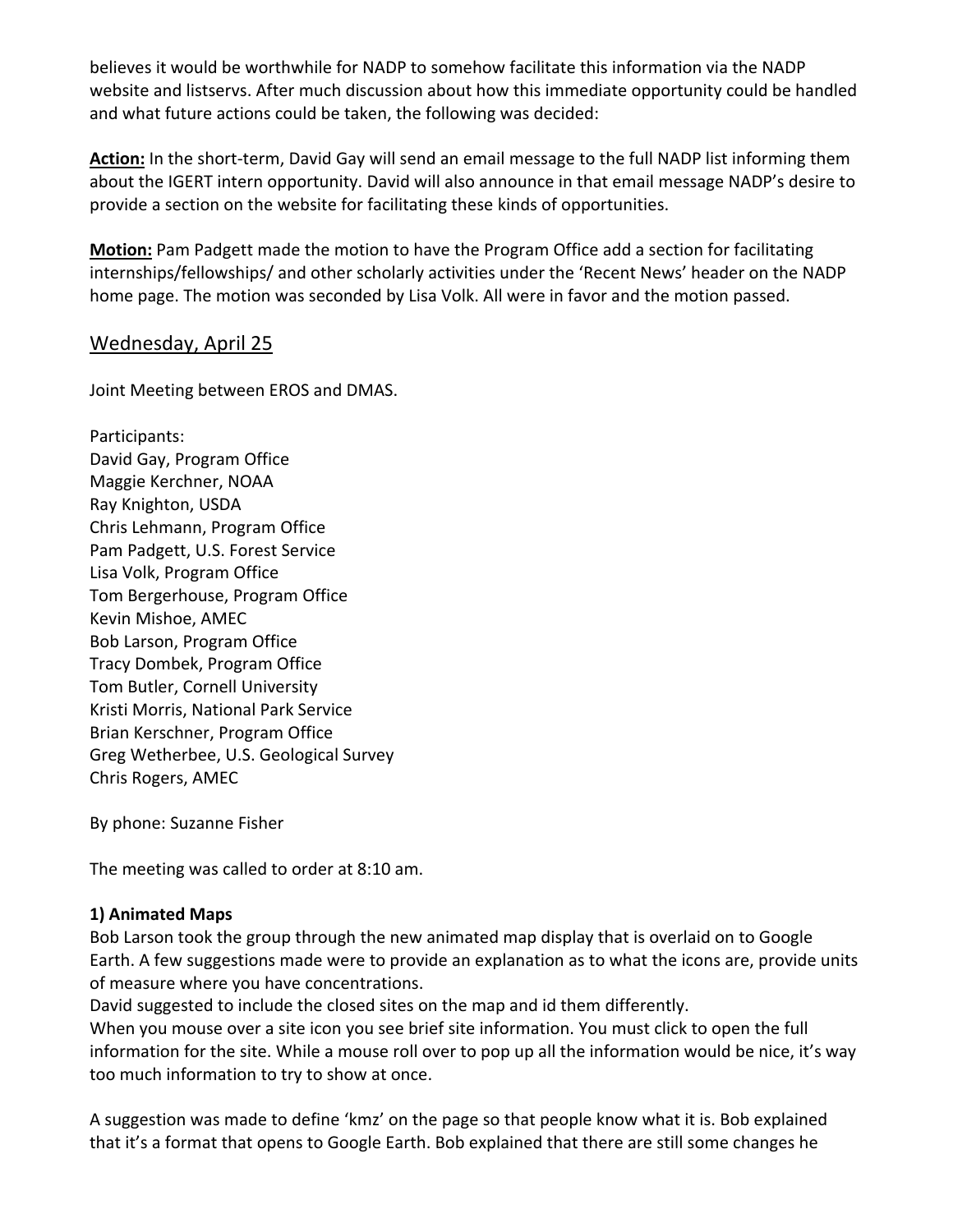wants to do to improve the connection with Google. Some of the main differences between old map style and new style is the animations are smoother and we've moved from isopleths to a gradient map.

**Motion:** Chris Lehmann made the motion that we accept the new animated maps as presented at the joint DMAS/EROS meeting. Pam Padgett seconded the motion. All were in favor and the motion passed.

#### **2) Annual NTN Maps Pre-1994**

Bob led discussion about the ability to generate animated maps pre- 1994.

In 1994 there was a change made from sending samples back in the bucket to pouring the sample from the bucket into a bottle and returning the bottle. For most analytes the change in methodology and equipment was small, with the exception of pH. In some cases, where the pH value is high at the site, the difference in pH is large.

When the maps were created for 1994, the decision was made to not go back and do maps prior to 1994. Bob believes this was a mistake. After further review Bob found that in the sulfate maps, for example, we miss out on showing a lot of the history by not including 1985-1993.

**Motion:** Chris Lehmann made the motion to add to the list of animated maps both pH and H+ going back to 1985. Greg Wetherbee seconded the motion. All were in favor and the motion passed.

**Motion:** Chris Rogers made the motion that we make annual maps for all analytes for 1985 to 1993. Pam Padgett seconded the motion. All were in favor and the motion passed.

**Motion:** Chris Rogers made the motion for the Program Office to generate annual maps for pH and H+ for 1985 through 1993 for review at the fall meeting. Kevin Mishoe seconded the motion. This motion was then amended to have the product made available to EROS and DMAS members prior to the fall meeting for review. All were in favor and the motion passed.

**Motion:** Pam Padgett made the motion for the Program Office to create a history table of changes to methodologies and equipment for each network that includes the date the change was made; analytes affected; and ramifications, for presentation and review at fall meeting of EROS/DMAS. Tom Butler seconded the motion. All were in favor and the motion passed.

## **3) Future Web Products**

The group discussed ideas for the website, particularly data displays and products.

In follow-up to the discussion on using the NADP website to facilitate opportunities for interns or advertising interns, David suggested that we simply create a form that agencies can fill out. The form is made available on the webpage. The agency completes the form and sends it by email to the Program Office (David and/or Lisa). David and Lisa can review and make the determination on how to proceed. The interested party will be directed to a Point of Contact listed on the web page for the opportunity. When there are no opportunities available, the NADP webpage would say that.

A suggestion was made to update the home page with scrolling images. Bob Larson agreed. He is working on options to improve the home page.